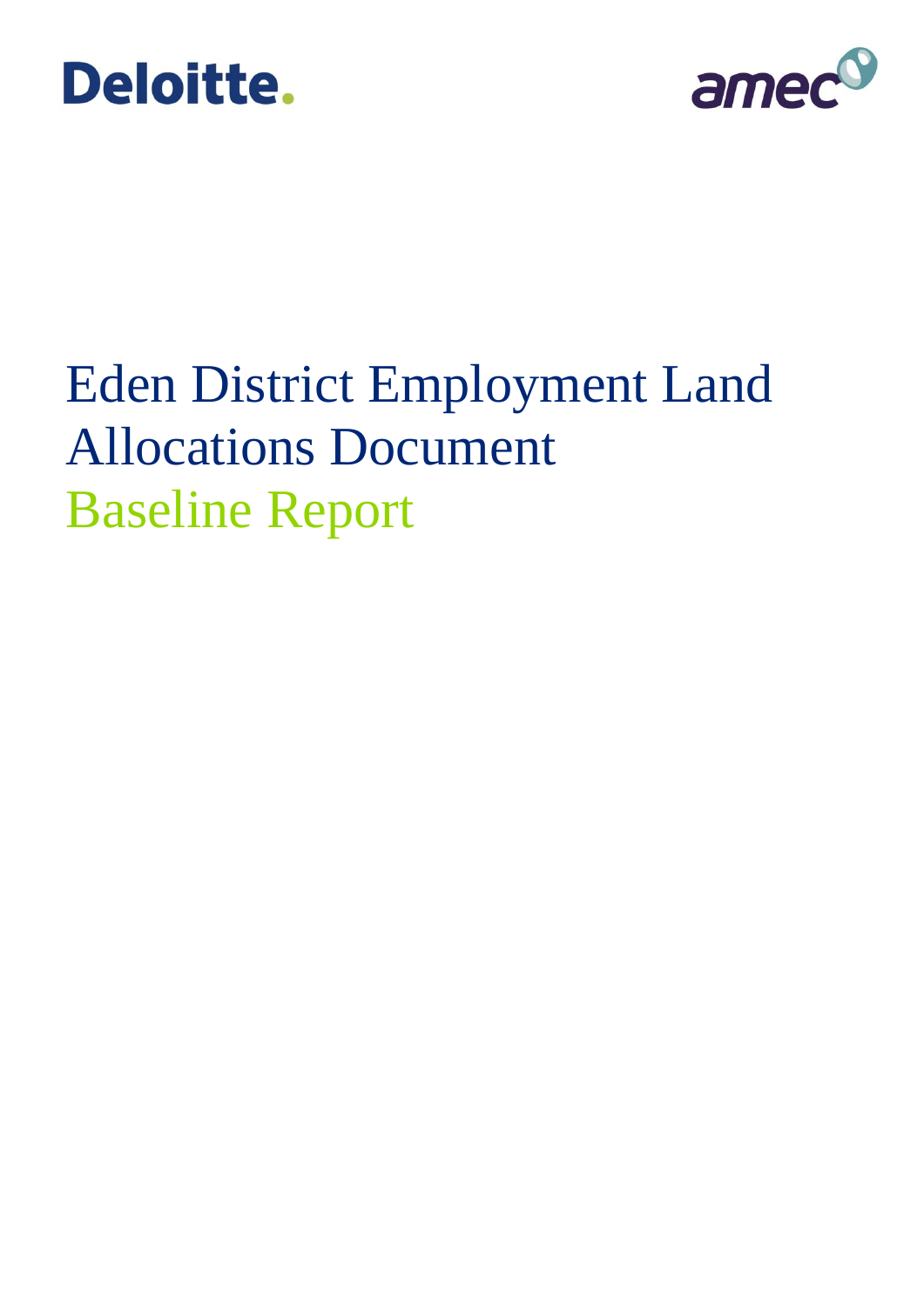### **Contents**

| $\mathbf 1$                                                 | Introduction                                                        | 3              |
|-------------------------------------------------------------|---------------------------------------------------------------------|----------------|
| $\overline{2}$                                              | Approach to Main Tasks                                              | 5              |
| 3                                                           | <b>Reporting and Governance</b>                                     | 8              |
| 4                                                           | The Current Employment Land Supply Position                         | 9              |
|                                                             | Appendix 1: The Council's Brief                                     | $\mathbf 1$    |
|                                                             | Appendix 2: Indicative Project Timetable                            | $\overline{2}$ |
|                                                             | Appendix 3: List of Main Stakeholders                               | 3              |
| Appendix 4: List of Background Information Reviewed         |                                                                     |                |
| Appendix 5: Details of 'Call for Employment Sites' Exercise |                                                                     |                |
|                                                             | Appendix 6: Employment Site Options - Commercial Appraisal Criteria | 6              |
|                                                             | Appendix 7: Note of Stakeholder Workshop                            | 7              |
|                                                             | Appendix 8: Project Team Directory                                  | 8              |
|                                                             | Appendix 9: Employment Land Supply Information                      | 9              |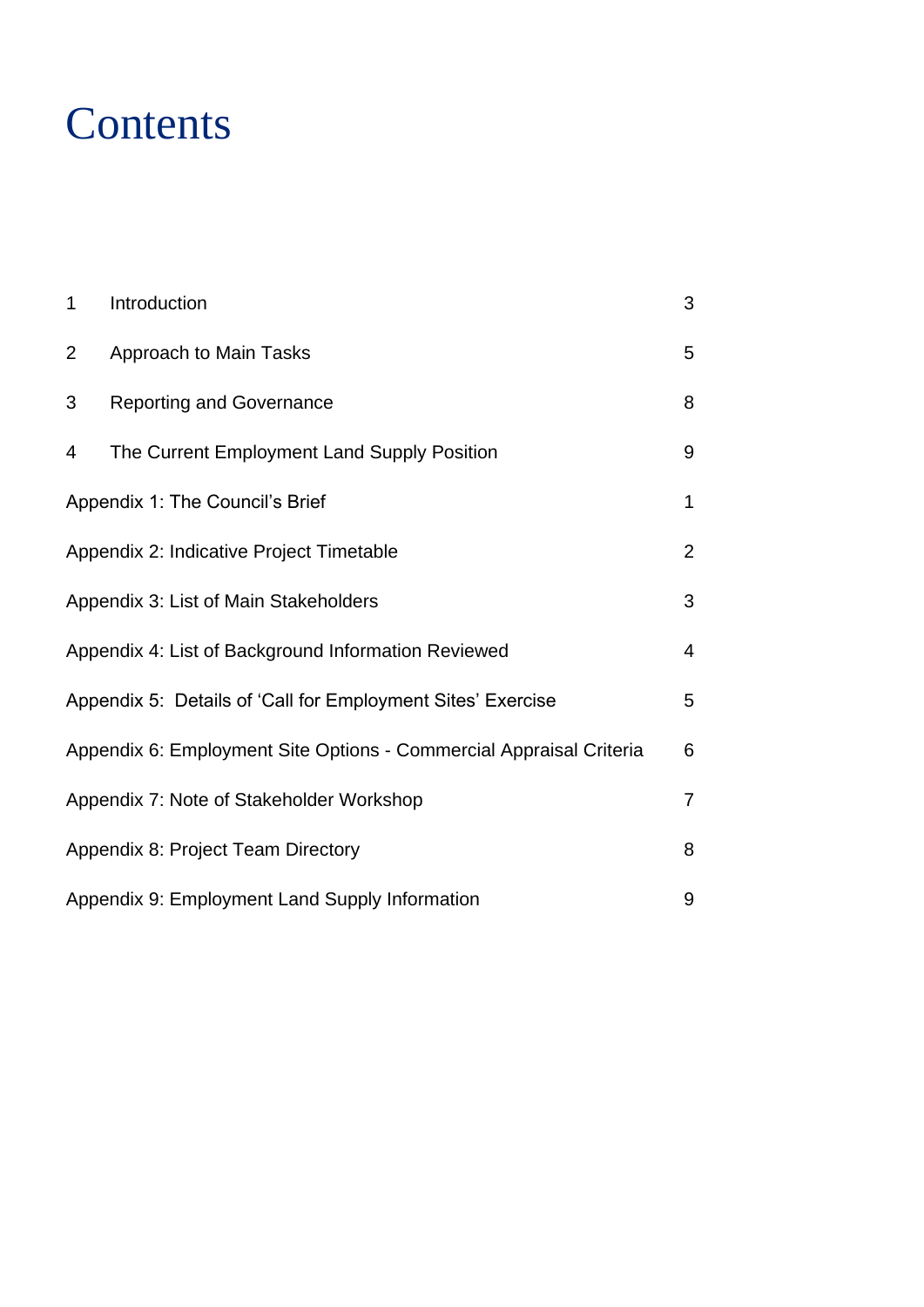# <span id="page-2-0"></span>1 Introduction

- 1.1 Eden District Council issued a brief in December 2012 inviting consultants to submit proposals to carry out planning policy and economic work for the Council on the allocation of employment sites, including accompanying environmental reports. The purpose of the work is to form and inform the employment policies and proposals to be put forward in the draft Local plan for Eden District. A copy of the Council's brief is reproduced at **Appendix 1**.
- 1.2 The Council appointed Deloitte LLP ("Deloitte") and AMEC Environment and Infrastructure UK Ltd ("Amec") in February 2013 to carry out the work described in the Brief.
- 1.3 Drivers Jonas, which is now part of Deloitte, prepared in December 2009 the Eden District Employment Land Study. This formed part of the evidence base to the Council's Core Strategy which was formally adopted on 31<sup>st</sup> March 2010. Entec UK Ltd, which is now AMEC, prepared the Sustainability Appraisal of the Eden District Council Preferred Options Report in August 2006.
- 1.4 In line with the Council's Brief, the main purpose of this Baseline Report is to set out an agreed and robust methodology for the work, particularly in relation to the assessment of different potential employment sites and options and the selection the preferred location(s) for future employment growth. More particularly, this Baseline Report covers the following specific items listed in the Brief:
	- The methodology for carrying out the options appraisal;
	- The methodology for carrying out the sustainability appraisal and Habitats Regulations Assessment work;
	- A description of types of infrastructure to be appraised, and a template to be used for the assessment; and
	- A list of key stakeholders and a methodology for examining the viability and marketability of sites.
- 1.5 In addition to the above, the Baseline Report also provides details on:
	- The range of background information and data to be reviewed to inform the work;
	- The current position in relation to employment land supply, which is detailed separately in Section 4 of this Report;
	- The outcomes of a stakeholder workshop which was held on Friday 15<sup>th</sup> March 2013; and
	- Governance arrangements between the consultants and the officers leading the work on behalf of the Council.
- 1.6 An indicative project timetable is also included at **Appendix 2**. This sets out the timing of the main tasks and the target dates for the completion of main work outputs such as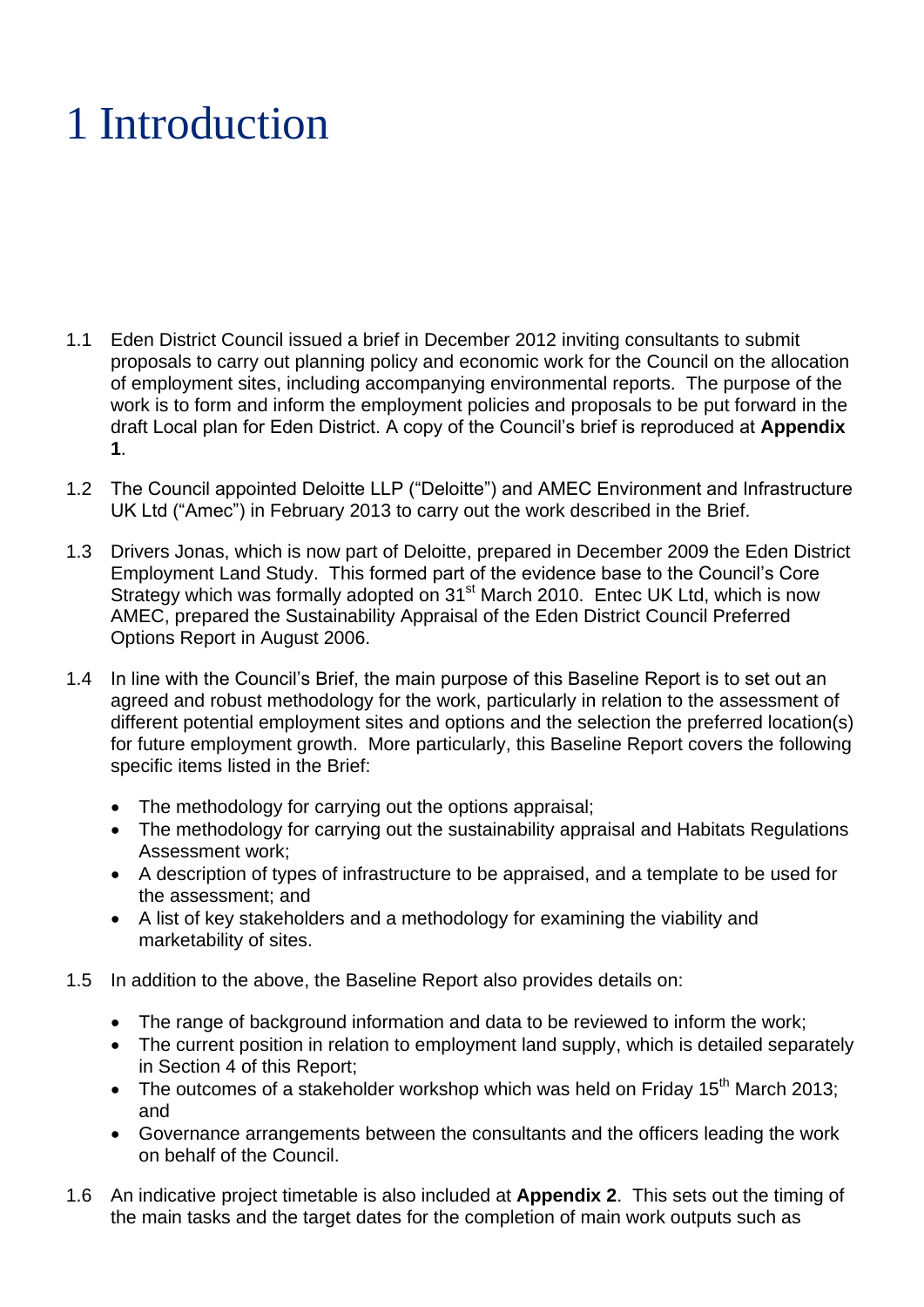reports.

1.7 Our approach to the Baseline Report is to seek to clearly explain the approach to the various key stages of the work and the associated main tasks to be completed. The main purpose of this Report is therefore to set out the detailed methods / approaches to be used in carrying out the work as per the Council's brief.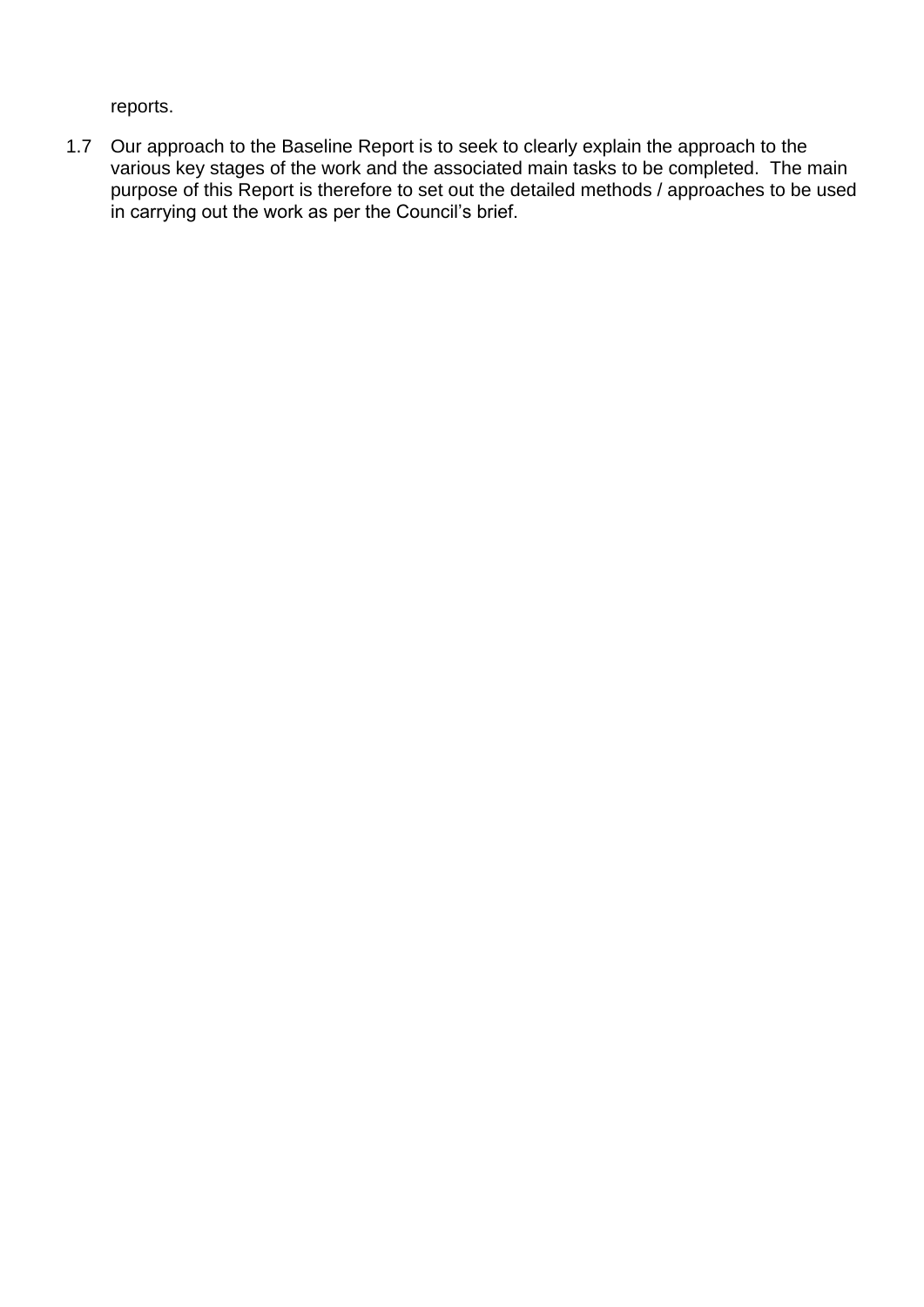# <span id="page-4-0"></span>2 Approach to Main Tasks

#### **Project Inception**

- 2.1 A Project Inception meeting was held between the consultants and Council officers on Thursday  $7<sup>th</sup>$  February 2013. The primary objectives of the meeting were to:
	- Discuss the overall approach to and purpose of the work;
	- Identify information and data to be sourced through the Council (and that to be provided via the consultants) to assist in the completion of the study;
	- Identify the main lines of communication and key project milestones such as suggested dates for the production of main documents and assessments;
	- Approaches and timing to the 'call for sites' exercise; and
	- Discuss the general range of stakeholders to be involved in the study, also including potential invitees to the stakeholder workshop.
- 2.2 Included at **Appendix 3** is a list of the main stakeholders which will be sought to be involved in the project. **Appendix 4** sets out the range of background reports and data which will likely be used in the completion of the work. It should be noted that the precise extent of background information used and the stakeholders consulted may vary during the course of the project and as a result, may differ from that set out at Appendix 3 and 4.

#### **Approach to Site Options Identification and 'Commercial' Assessment**

#### **Identifying Potential Site Options**

- 2.3 The employment site options to be appraised will be identified from a range of sources. These will mainly include:
	- A review of existing employment allocations;
	- Other sites within / around Penrith considered previously through the Penrith Masterplan; and
	- Sites identified through a 'Call for Sites' exercise being coordinated by the Council to inform the Employment Land Allocations Document.
- 2.4 The Council is currently consulting on its Preferred Sites and Policies document which details the Councils suggested sites where homes could be built in the district over the next 12 years. It also includes a number of policies which will be used to determine planning applications for housing development. As part of this consultation, members of the public are invited to submit additional employment sites.
- 2.5 Further information in respect of the 'Call for Employment Sites' exercise, including the site proforma provided for completion, is included at **Appendix 5** of this Report.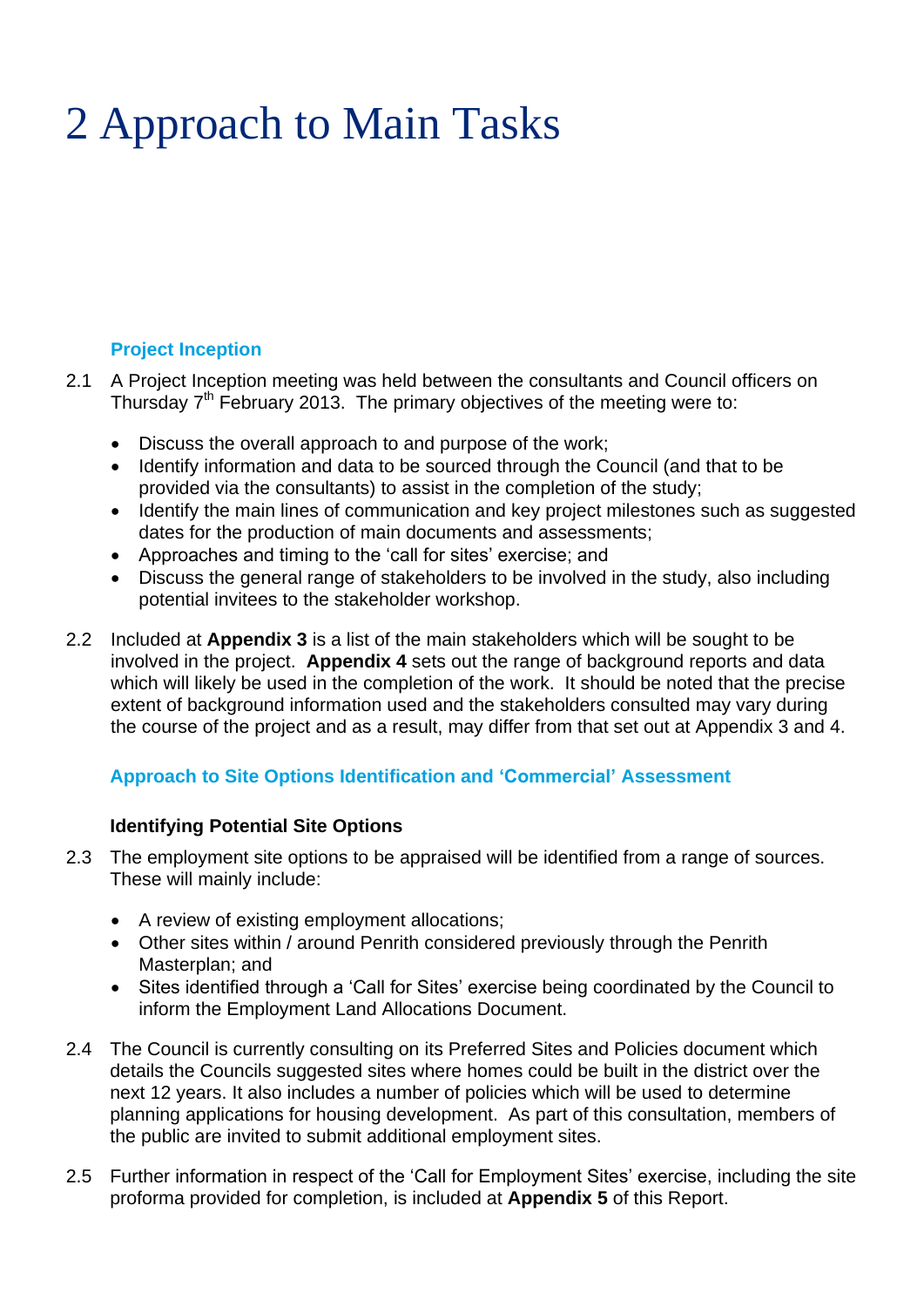#### **Carrying Out the Site Options 'Commercial' Assessment**

- 2.6 In order to seek to ensure a consistent, objective and robust approach to the assessment of employment site options, this will be completed through applying a suite of appraisal criteria, together with associated commentary to support and explain the 'scores' awarded. A copy of the appraisal criteria to be applied is included at **Appendix 6**. The criteria have been devised having regard to:
	- The various environmental, social / economic and market-based criteria listed in the Council's brief;
	- The criteria used in the 2009 Eden District Employment Land Study to assess employment sites;
	- The criteria to be used for the Sustainability Appraisal of alternative employment site options and preferred option(s); and
	- Current national planning policy guidance, notably that set out within the National Planning Policy Framework which requires that sites are viable and capable of delivery
- 2.7 It should be noted that this commercial assessment exercise is separate to the Sustainability Appraisal which is also to be carried out. An important focus of the commercial assessment is to appraise potential site options from a likely market attractiveness perspective, also having regard to factors which could impact on site deliverability. As part of the overall approach to assessing deliverability, it is proposed to carry out two sample detailed site appraisals to support key assumptions on the potential deliverability / 'viability' of the site options assessed.
- 2.8 These appraisals will be based on the market intelligence gathered as part of our research and stakeholder workshop. The appraisals will determine the likely capital values of suitable employment use for the site, and where the issue of viability is concerned we can suggest ways in making the site more viable, i.e. including a residential element/funding sources etc.

#### **Approach to Stakeholder Consultation**

2.9 Consultation with relevant stakeholders will be an important part of the work and will help to ensure a robust approach to the assessment of potential site options and the selection of a preferred option(s). The main approaches that will be used for consulting and engaging with stakeholders, together with the envisaged outputs, are summarised in Table 2.1. A full list of main stakeholders which will be sought to be involved in the project is included at **Appendix 3**.

| <b>Stakeholder</b>                                                                    | <b>Main Output</b>                                                                                                                                              |  |
|---------------------------------------------------------------------------------------|-----------------------------------------------------------------------------------------------------------------------------------------------------------------|--|
| <b>Meeting with Council Officers</b>                                                  | Local understanding of main site specific<br>issues, supply of data and other baseline<br>information                                                           |  |
| <b>Stakeholder Workshop</b>                                                           | Obtain 'market intelligence' and views on<br>site-specific and wider commercial and<br>market issues applying to Eden District and<br>different areas within it |  |
| Discussions with agents, developers,<br>landowners and other business<br>stakeholders |                                                                                                                                                                 |  |

#### **Table 2.1: Overview of Proposed Approaches to Stakeholder Consultation**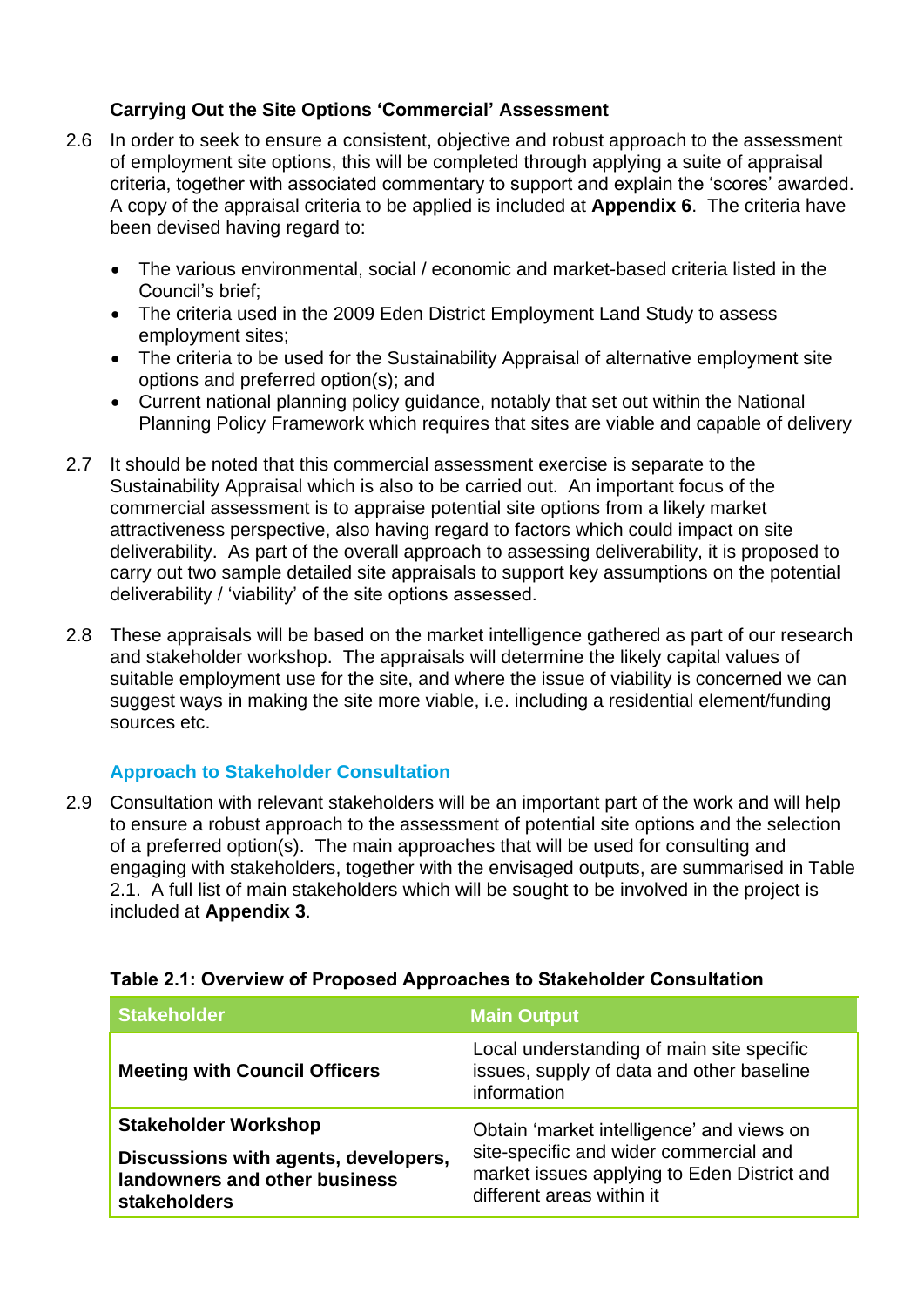| <b>Stakeholder</b>                                        | Main Output                                                                                                                                  |
|-----------------------------------------------------------|----------------------------------------------------------------------------------------------------------------------------------------------|
| Discussions and meetings with<br>'Statutory' Stakeholders | Provide data / inputs to assist in the<br>assessment of site options, Sustainability<br>Appraisal and any Habitats Regulations<br>Assessment |

2.10 The stakeholder workshop took place on Friday 15th March 2013. A note of the workshop, also including a list of attendees, is reproduced at **Appendix 7**.

#### **Approach to Sustainability Appraisal and Habitats Regulations Assessment**

2.11 A separate baseline report has been prepared by AMEC which is reproduced in full at **Appendix 8**. This sets out information on existing baseline conditions and provides details on the approach to carrying out the Sustainability Assessment and the Habitats Regulations Assessment work. The report also includes details of the objectives and criteria to be applied as part of the Sustainability Appraisal.

#### **Main Work Outputs**

2.12 The following table provides a short summary of the different reports and assessments which will be prepared as part of the work. The main output is to prepare an Employment Land Allocations document which is to be used as a basis for consultation. The document, which will set out proposed draft employment proposals and policies, also needs to be supported by an appropriate Sustainability Appraisal document and any Habitats Regulations Assessment.

| <b>Stage</b>                         | <b>Description</b>                                                                                                                                                                                                                                                 |
|--------------------------------------|--------------------------------------------------------------------------------------------------------------------------------------------------------------------------------------------------------------------------------------------------------------------|
| <b>Options</b><br><b>Appraisal</b>   | Employment options report identifying potential employment site<br>$\bullet$<br>options, the results of the employment site options assessment and<br>recommended preferred site option(s)<br>• Sustainability Appraisal of site options                           |
| <b>Final</b><br><b>Document</b><br>s | • Preparation of the final draft Employment Land Allocations<br>consultation document<br>• Preparation of an initial Sustainability Appraisal document to support<br>the consultation document<br>Preparation of required Habitat Regulations Scoping / Assessment |

#### **Table 2.2: Summary of Reports and Assessments**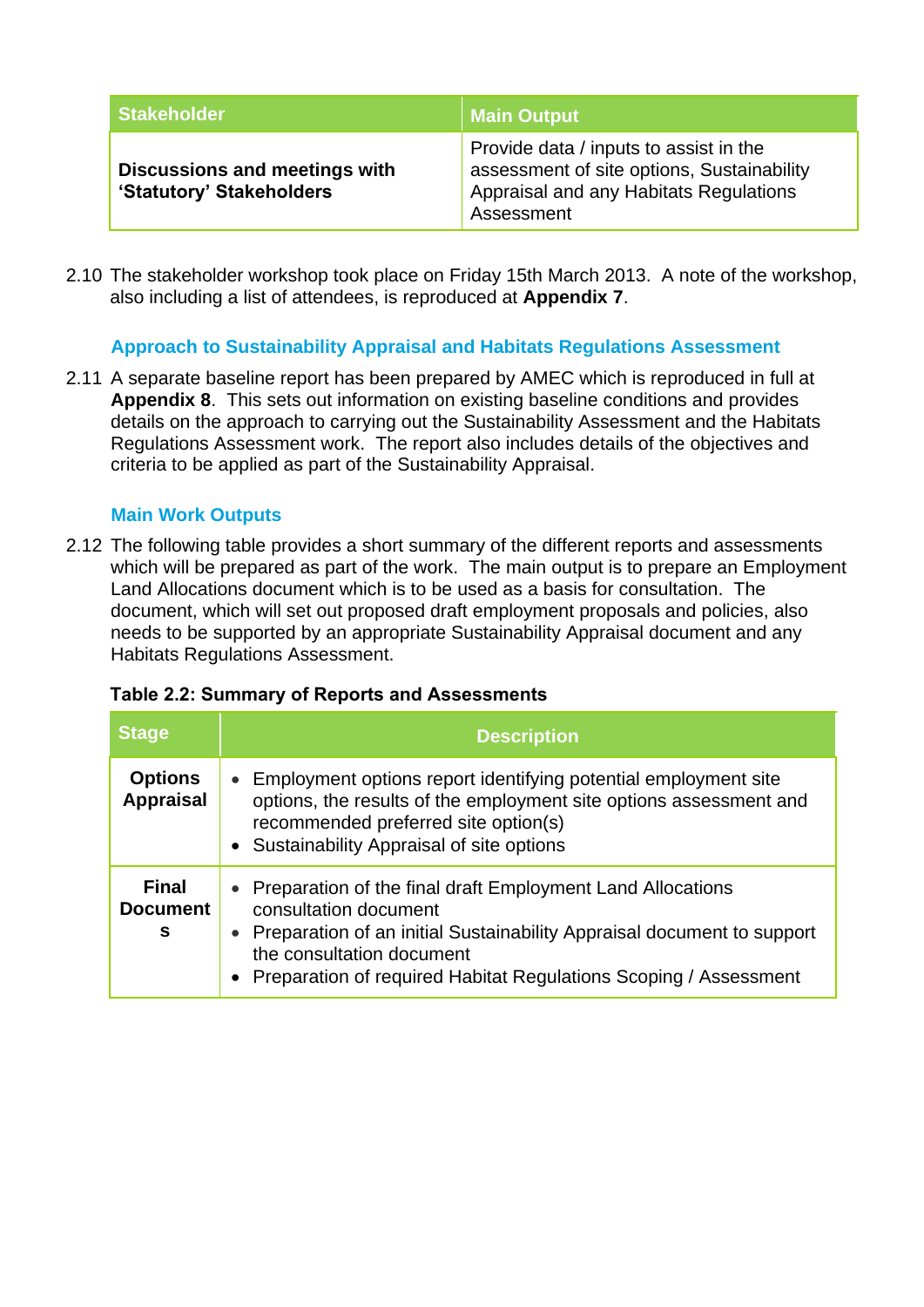# <span id="page-7-0"></span>3 Reporting and Governance

#### **Reporting Arrangements**

- 3.1 The meetings to be carried out between the consultant and the Council will comprise of:
	- An inception meeting (undertaken on Thursday 7th February);
	- Meeting to discuss the findings of the Baseline Report (programmed for Tuesday 26th March);
	- Meeting to discuss the Options Report and associated assessments and appraisals (Monday 22 April); and
	- Meeting to discuss the final draft Employment Land Allocations consultation document and associated SA and HRA documents (Provisionally programmed for 7 May).

#### **Project Team Roles and Responsibilities**

3.2 The following organogram provides an outline of the main roles and responsibilities of the core consultant team undertaking the work. A project team directory, setting out the contact details of the core consultant team and also those of Council's Project Team for the work, is included at **Appendix 9**.





**Alex McCallion** Day to day contact **Commercial advice** Stakeholder engagement



**Deborah Starkings** Management of SA and HRA **Lead on SA production** (Mike Frost to lead on HRA)

Further support and assistance to be supplied by our significant pool of graduates and qualified planners and surveyors and also by those specifically listed in the submission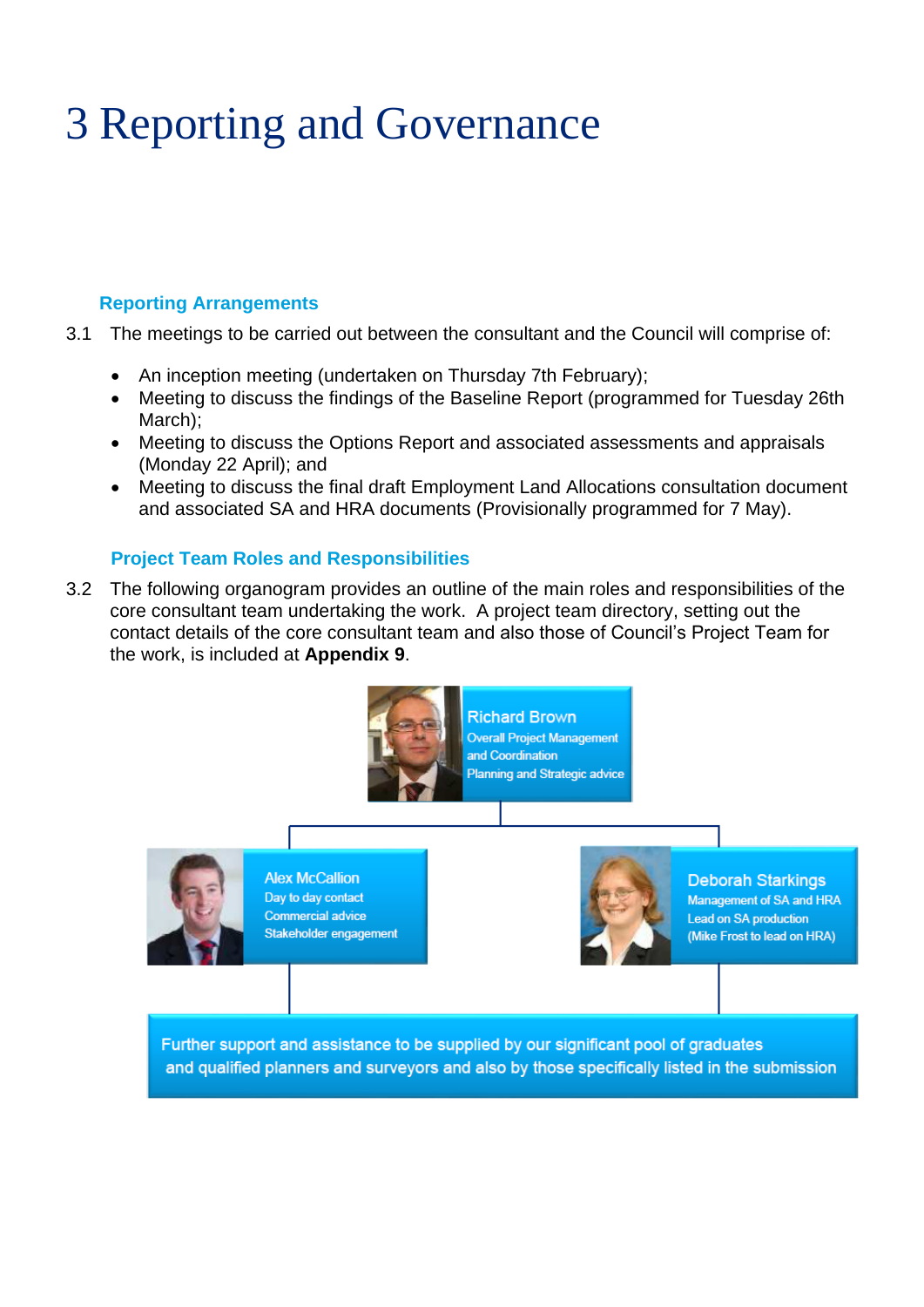### <span id="page-8-0"></span>4 The Current Employment Land Supply Position

#### **Eden District Core Strategy Employment Land Requirements**

4.1 Policy CS13 of the Council's adopted Core Strategy is concerned with the issue of employment land provision. This Policy states that:

In order to meet the employment land needs of the District up to 2025, the Council, its partners and service providers will ensure that provision will be made for **50 hectares** of land for employment development (B1, B2 and B8 uses) in line with the locational policy set out in CS2.

- 4.2 The locational policy provided by Policy CS2 of the Core Strategy seeks to focus strategic employment land to Penrith as the District's Key Service Centre. The Policy also directs moderate employment growth to the District's three key market towns of Alston, Appleby and Kirkby Stephen and small scale growth elsewhere in the District, including within local service centres.
- 4.3 Whilst an overall 50 hectare employment land allocation target is identified for the district as a whole, the Core Strategy does not say exactly who much off this land should be located within the different areas across the District. Supporting text to Policy CS2 (paragraph 4.13) does however propose such a split for housing across the District, and if applying a similar approach for employment, the split would be as shown in Table 4.1.

| <b>Settlement</b>            | <b>Proportion</b> | <b>Amount</b>     |
|------------------------------|-------------------|-------------------|
| <b>Penrith</b>               | 60%               | 30 ha             |
| <b>Alston</b>                | 4%                | 2 ha              |
| <b>Appleby</b>               | 9%                | 4.5 ha            |
| <b>Kirkby Stephen</b>        | 7%                | 3.5 <sub>ha</sub> |
| <b>Local Service Centres</b> | 20%               | 10 <sub>ha</sub>  |
| <b>Total</b>                 | 100%              | <b>50 ha</b>      |

#### **Table 4.1: Potential Spatial Split of Future Employment Land Supply Requirements**

4.4 The 50 hectare target began in 2006. As such, it is necessary to look at how much and where employment development has taken place since 2006. This development then needs to be taken off the 50 hectare target to calculate the amount of employment land that needs to be provided from now until 2025 which is the end of the Core Strategy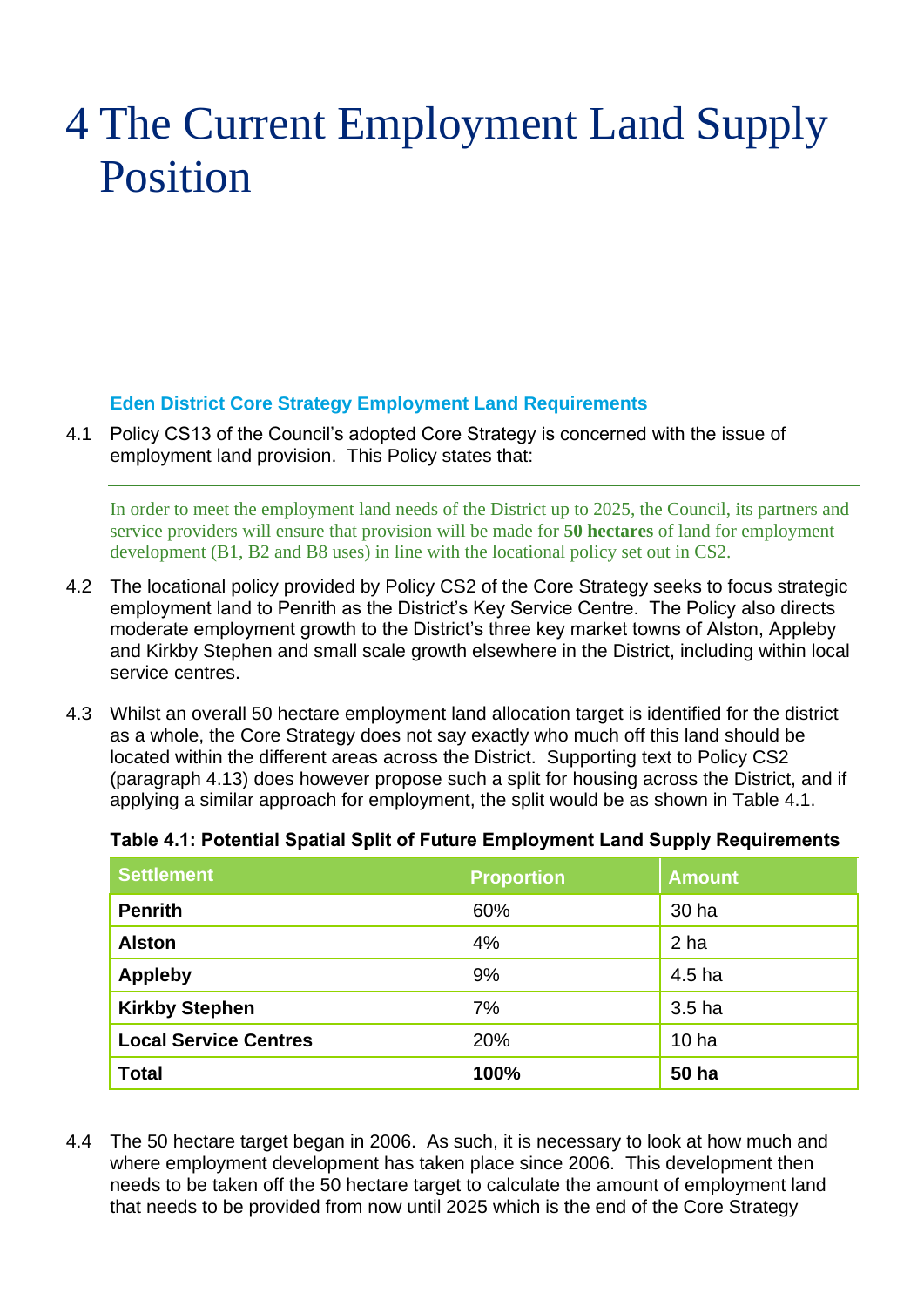period. Our analysis of this has been based on annual monitoring data collected by Cumbria County Council.

4.5 Over the 6 year period from April 2006 to 31st March 2012, juts over 8 hectares of employment land has been developed across the district. If simply discounting this from the Core Strategy target, this would mean a residual target for the remaining Core Strategy period to 2025 of about 42 hectares. Most of this development has been recorded in the monitoring data as being in a 'mixed use' category with the remainder being mainly for Class B8 (warehouse and distribution) use. The broad distribution of this development is shown in Table 4.2.

| <b>Settlement</b>                      | <b>Amount of Land</b><br><b>Developed since</b><br>2006 |
|----------------------------------------|---------------------------------------------------------|
| <b>Penrith</b>                         | 3.8 ha                                                  |
| <b>Alston</b>                          | 0 <sub>ha</sub>                                         |
| <b>Appleby</b>                         | 0 <sub>ha</sub>                                         |
| <b>Kirkby Stephen</b>                  | 0.3 <sub>ha</sub>                                       |
| <b>Local Service Centres</b>           | 1.4 <sub>ha</sub>                                       |
| <b>Elsewhere (outside settlements)</b> | 2.9 <sub>ha</sub>                                       |
| <b>Total</b>                           | 8.3 ha                                                  |

**Table 4.2: Change in Employment Land Supply (2006 – 2012)**

4.6 Table 4.2 identifies that 2.9 hectares of employment development has taken place outside of the district's settlements. The Core Strategy employment target is however intended to apply to the district's settlements. Thus, taking development outside of settlements into account (by revising the amount of future employment development likely to take place in the district's different settlements) and then looking at where the other employment development has taken place, Table 4.3 shows the level of future employment to be provided. This is based on the settlement hierarchy included in Core Strategy Policy CS2 and assuming a similar proportional split to that shown in Table 4.1 and as used for future housing development.

|  | <b>Table 4.3: Future Employment Requirements</b> |
|--|--------------------------------------------------|
|--|--------------------------------------------------|

| <b>Settlement</b>                                | <b>Proportion</b> | <b>Amount</b>     | <b>Completions</b> | <b>Requireme</b><br>nt |
|--------------------------------------------------|-------------------|-------------------|--------------------|------------------------|
| <b>Penrith</b>                                   | 60%               | 30 ha             | 3.8 <sub>ha</sub>  | 26.2 ha                |
| <b>Alston</b>                                    | 4%                | 2 ha              | 0 <sub>ha</sub>    | 2.0 <sub>ha</sub>      |
| <b>Appleby</b>                                   | 9%                | 4.5 <sub>ha</sub> | 0 <sub>ha</sub>    | 4.5 <sub>ha</sub>      |
| <b>Kirkby Stephen</b>                            | 7%                | 3.5 <sub>ha</sub> | 0.3 <sub>ha</sub>  | 3.2 <sub>ha</sub>      |
| <b>Local Service</b><br><b>Centres/Elsewhere</b> | 20%               | 10 <sub>ha</sub>  | 4.2 <sub>ha</sub>  | 5.8 <sub>ha</sub>      |
| <b>Total</b>                                     | 100%              | 50 ha             | 8.3 ha             | 41.7ha                 |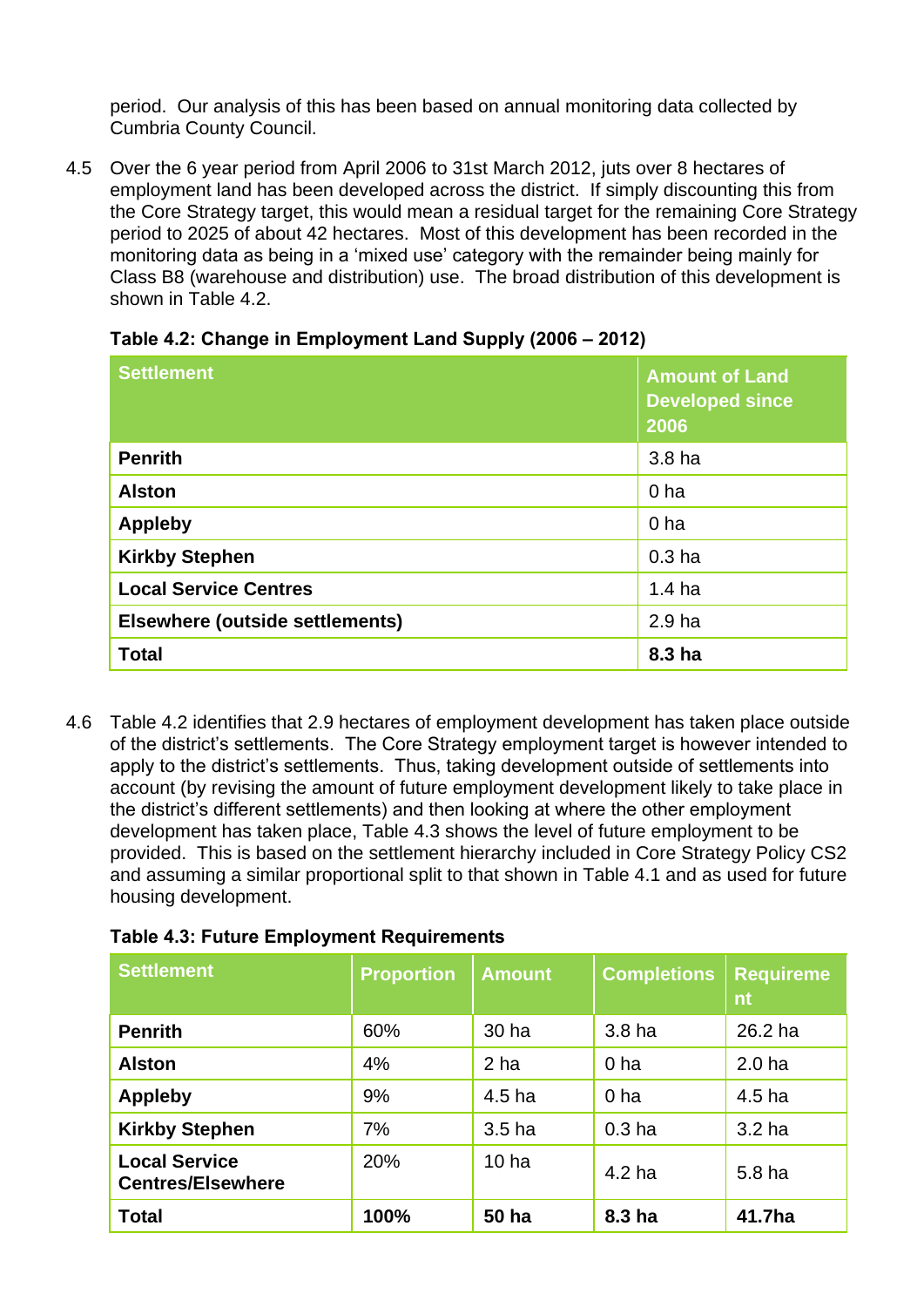#### **Current Employment Land Supply**

- 4.7 In terms of employment land supply, the Eden District Employment Land Study identified a total land supply figure for the District of around 42 hectares. Almost 28 hectares of this total was located within the Penrith area.
- 4.8 The most up to date figure on employment land supply is provided by the monitoring information produced by the County Council. As at the end of March 2012, this monitoring information showed that there is slightly over 38 hectares of employment land supply within the District, made up as follows:
	- 2.20 hectares of land under construction;
	- 8.36 hectares of land with planning permission for employment but where development is yet to start; and
	- 27.56 hectares of land allocated for employment but without planning permission
- 4.9 This monitoring information also breaks down the District's employment land supply by broad market sector and also by planning use class as shown below:

#### **Breakdown of Current Employment Land Supply by Market Sector**

- Business Parks: 3.26 hectares;
- Local Employment: 18.93 hectares;
- Own Use: 3.18 hectares; and
- Strategic Employment Sites (i.e. the Gilwilly Industrial Estate extension): 12.74 hectares.

#### **Breakdown of Current Employment Land Supply by Planning Use Class**

- Class B1a (Offices): 0.05 hectares
- Class B1c (Light Industrial): 0.88 hectares
- Class B8 (Warehousing and Distribution): 3.13 hectares
- Mixed Use (Class B1/B2/B8): 34.05 hectares
- 4.10 Further analysis of the County Council's monitoring information shows that current employment land supply is divided across the district as illustrated in Table 4.4:

#### **Table 4.4: Distribution of Current Employment Land Supply**

| <b>Settlement</b>                     | <b>Current Land</b><br><b>Supply</b> |
|---------------------------------------|--------------------------------------|
| <b>Penrith</b>                        | 21.7 ha                              |
| <b>Alston</b>                         | 1.2 <sub>ha</sub>                    |
| <b>Appleby</b>                        | 1.9 <sub>ha</sub>                    |
| <b>Kirkby Stephen</b>                 | 1.2 <sub>ha</sub>                    |
| Local Service Centres & elsewhere (1) | 12.1 ha                              |
| <b>Total</b>                          | 38.1 ha                              |

(1) This supply figure does not disaggregate between that within local service centres and land outside of these within the rural area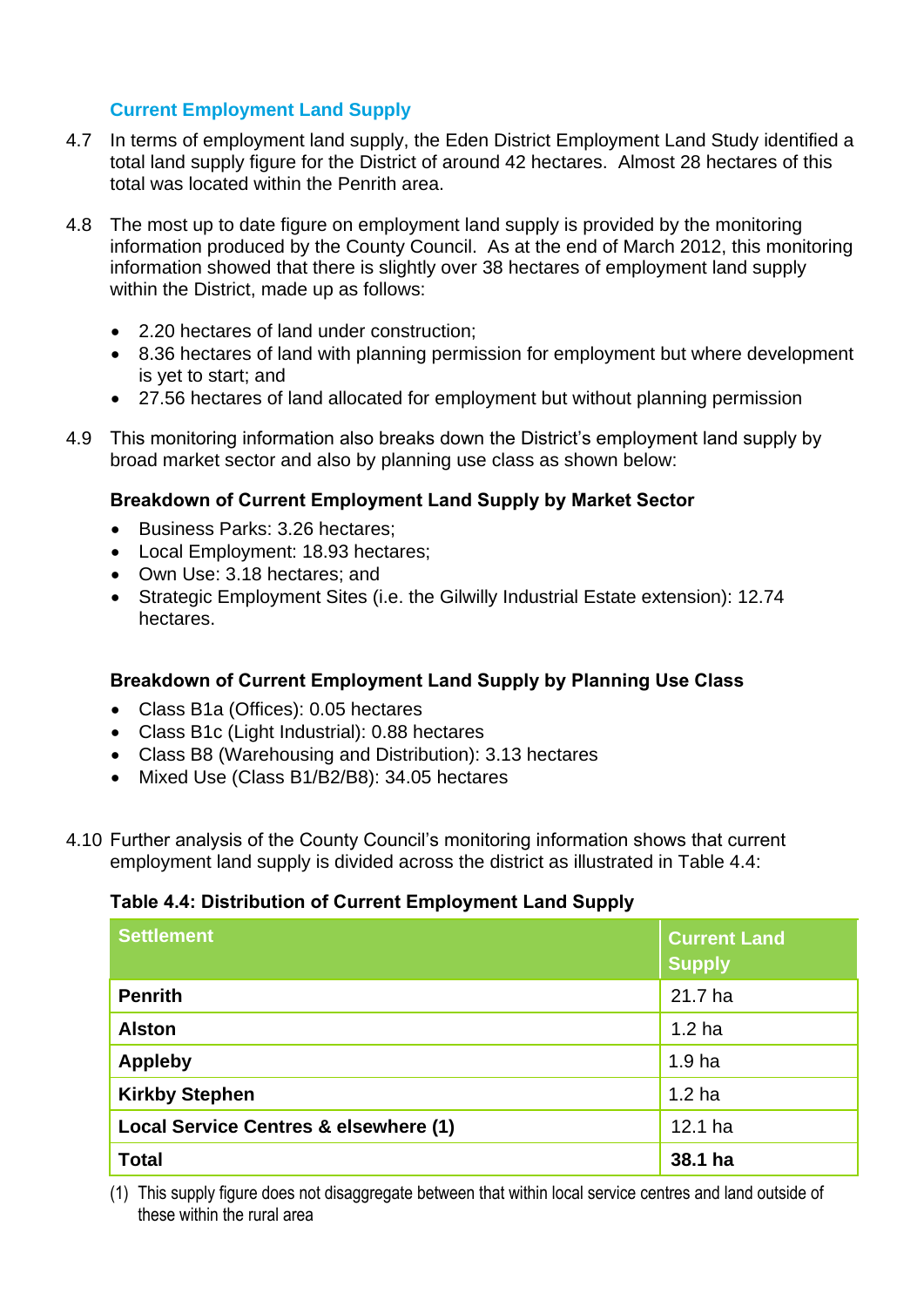#### **Assessment of Current Supply against Employment Land Requirements**

4.11 In terms of the overall position, monitoring information suggests that supply and requirements from now until the end of the Core Strategy period are broadly in balance. However, it is also important to understand the location of the sites which make up the District's employment land supply to assess whether this is appropriate when considered against the locational policy set out in Core Strategy Policy CS2. Table 4.5 compares the broad distribution of current employment land supply across the District to the potentially appropriate distributions further to Policy CS2 as set out in Tables 4.1 and 4.2.

| <b>Settlement</b>                                   | <b>Current Land</b><br><b>Supply</b> | <b>Requirement</b><br>(Table 4.3) | <b>Difference</b> |
|-----------------------------------------------------|--------------------------------------|-----------------------------------|-------------------|
| <b>Penrith</b>                                      | 21.7 ha                              | 26.2                              | $+4.5$ ha         |
| <b>Alston</b>                                       | 1.2 <sub>ha</sub>                    | 2.0                               | $+0.8$ ha         |
| <b>Appleby</b>                                      | 1.9 <sub>ha</sub>                    | 4.5                               | $+2.6$ ha         |
| <b>Kirkby Stephen</b>                               | 1.2 <sub>ha</sub>                    | 3.2                               | $+2$ ha           |
| <b>Local Service Centres &amp;</b><br>elsewhere (2) | $12.1$ ha                            | 5.8                               | $+6.3$ ha         |
| <b>Total</b>                                        | 38.1 ha                              | 41.7 ha                           | $+16.2$ ha        |

#### **Table 4.5: Current Employment Land Supply Distribution Compared against Core Strategy Policy**

(2) This supply figure does not disaggregate between that within local service centres and land outside of these within the rural area

- 4.12 Table 4.5 suggests that there is a need for additional employment land within Penrith and also in each of the three key market towns of Alston, Appleby and Kirkby Stephen. This overall supply position generally reflects the conclusions reached in the 2009 Employment Land Study for the District which identified the need for additional employment opportunities for Penrith and also for the three market towns in order to promote a vibrant economy as a whole. The Employment Land Study also highlighted that the majority of future of new and major employment growth should be directed towards Penrith.
- 4.13 Finally, it should be noted that the monitoring information upon which this numerical assessment of supply is based takes no account of qualitative factors which could reduce or prevent the contribution of sites which current count towards supply to meeting future employment requirements. Much of the District's existing land supply is made up of sites carried forward from the previous 1996 Eden District Local Plan. These sites have remained undeveloped and in many instances also without planning permission for many years. As noted in the main document text, national planning policy requires that sites should not be protected for employment use where there is no reasonable prospect of it being used for that purpose and that land allocations should be regularly reviewed. A key part of preferred employment sites and policies document is to assess whether existing employment allocations are still appropriate or whether they should be replaced by new better sites.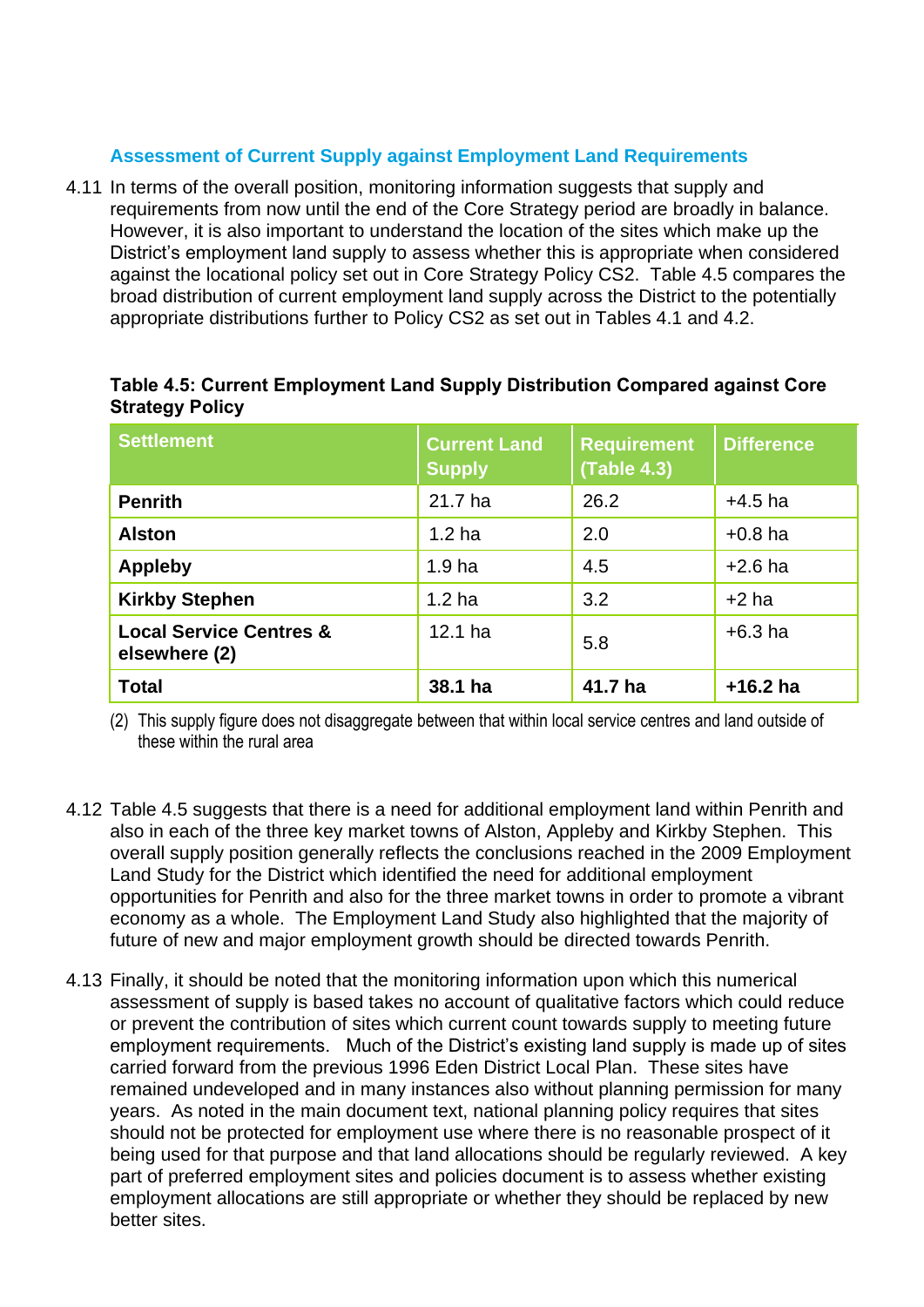# <span id="page-12-0"></span>Appendix 1: The Council's Brief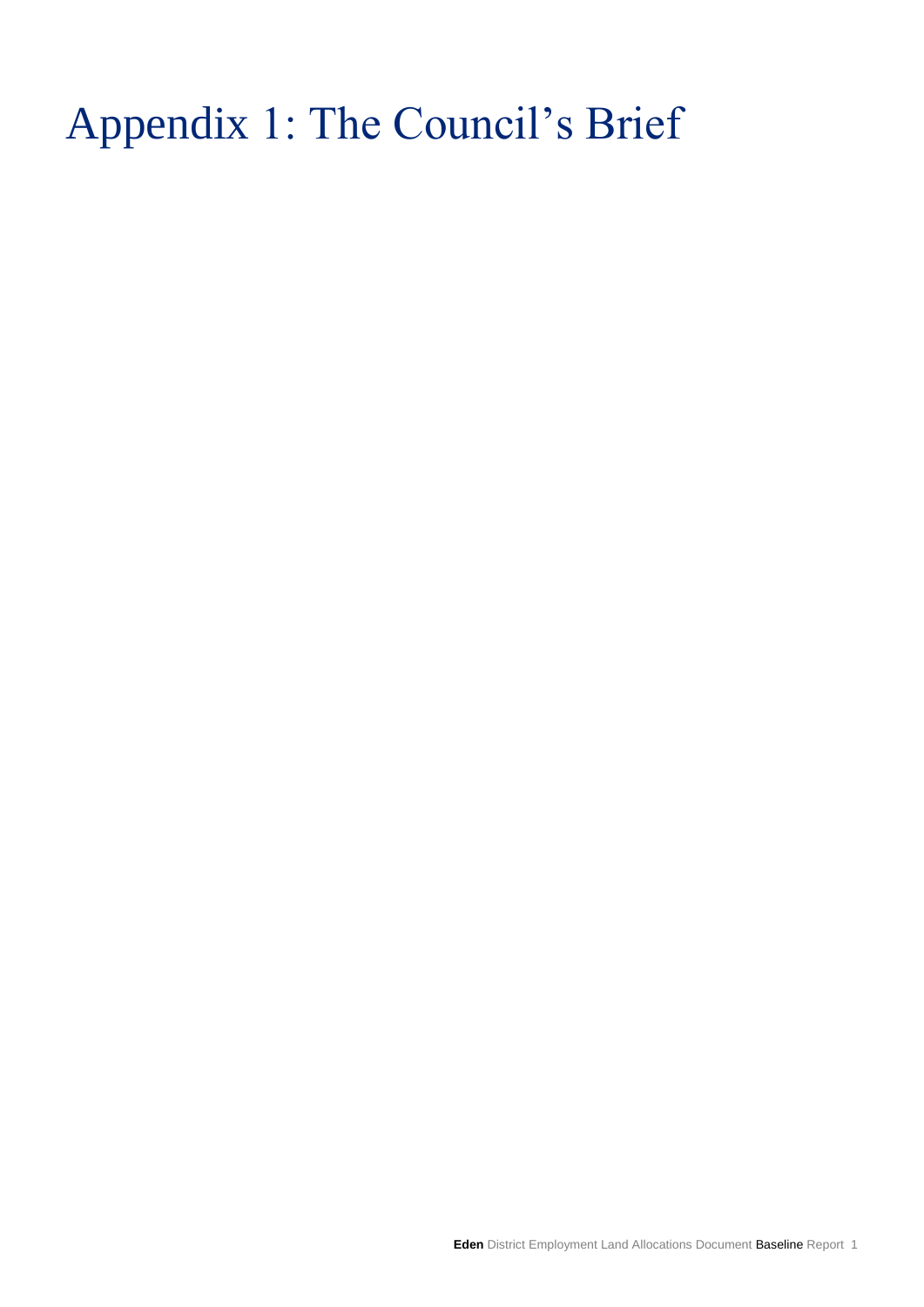<span id="page-13-0"></span>Appendix 2: Indicative Project Timetable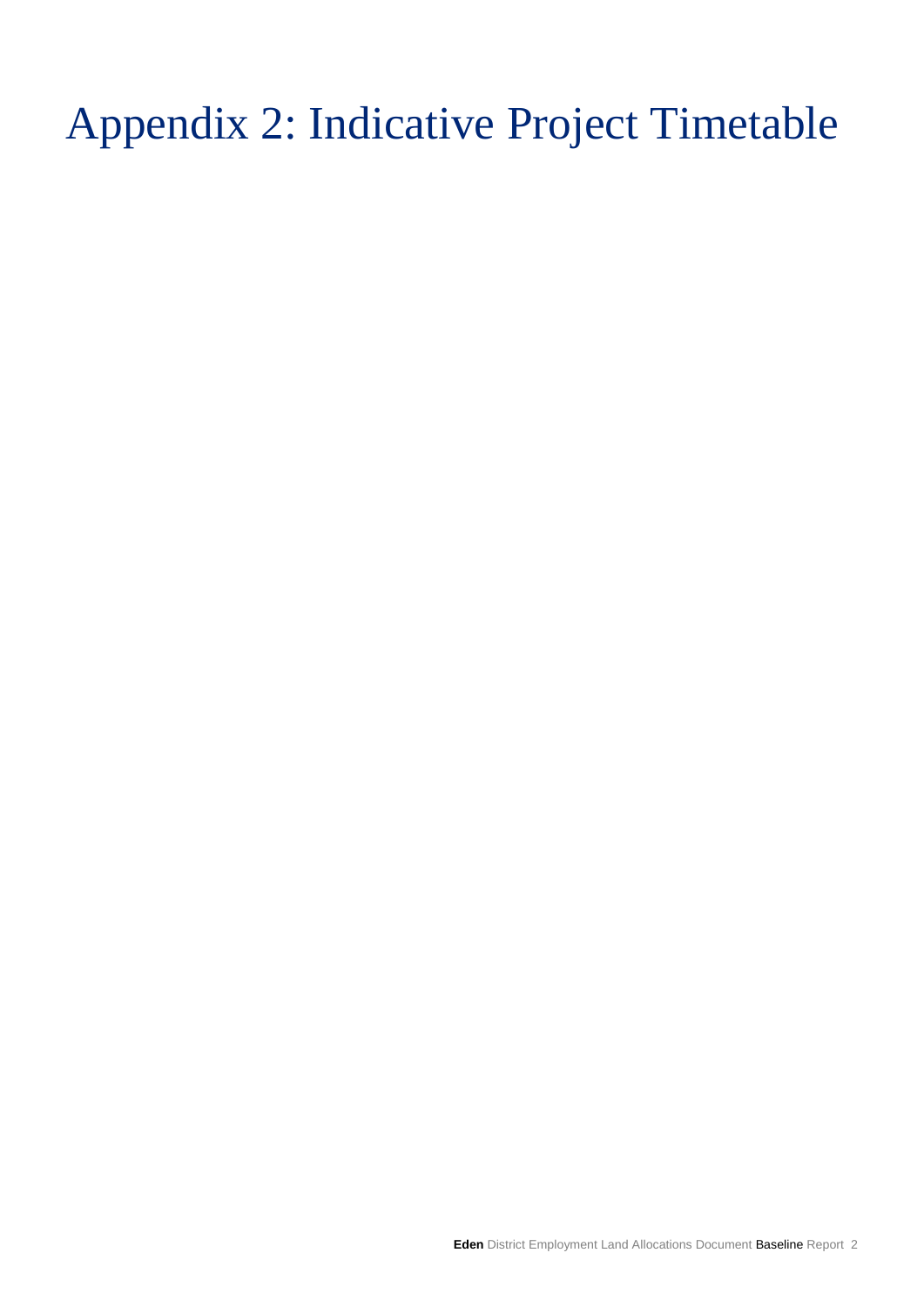# <span id="page-14-0"></span>Appendix 3: List of Main Stakeholders

Eden District Council (Planning and Economic Development) Cumbria County Council (Highways and Transport, and Economic Development) The Highways Agency The Environment Agency United Utilities National Grid English Heritage Natural England The Cumbria Local Enterprise Partnership Penrith Chamber of Trade and Commerce Cumbria Rural Enterprise Agency Cumbria NHS Trust University of Cumbria Penrith Farmers and Kidd's PLC

Various commercial agents and developers (e.g. Piell & Co, Cumbrian Properties Ltd, Carigiet Cowen Chartered Surveyors, Taylor & Hardy, St & Co)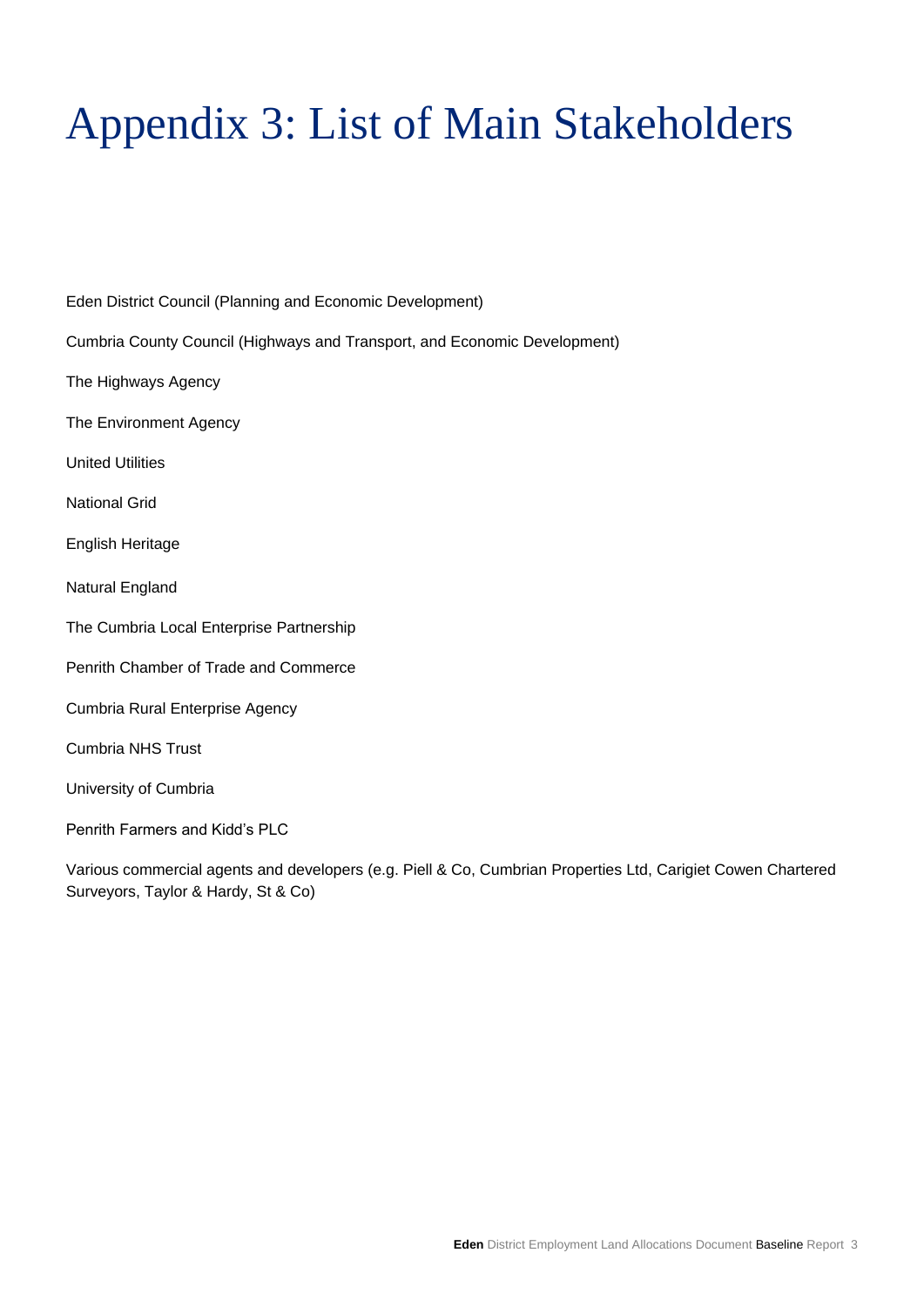# <span id="page-15-0"></span>Appendix 4: List of Background Information Reviewed

Eden District Employment Land Study (Drivers Jonas, 2009)

Relevant other Local Plan / Core Strategy evidence base documents including the Strategic Flood Risk Assessment (October 2007) and Landscape Assessments for different parts of the District

The Eden Core Strategy (31<sup>st</sup> March 2010) and associated Sustainability Appraisal(s)

The Penrith Masterplan (AECOM, 2011)

Eden District Local Plan Proposed Housing (Preferred Sites and Policies) document (EDC, February 2013), also including associated site assessments, Sustainability Appraisal and Habitats Assessment work

Data and information supplied by Cumbria County Council, including in respect of employment land supply and traffic modelling

Environmental Scoping Report for the Eden Business Park Extension (Halcrow, 2011)

Informal draft Planning Brief for land up to Junction 40 of the M6 (September 2011)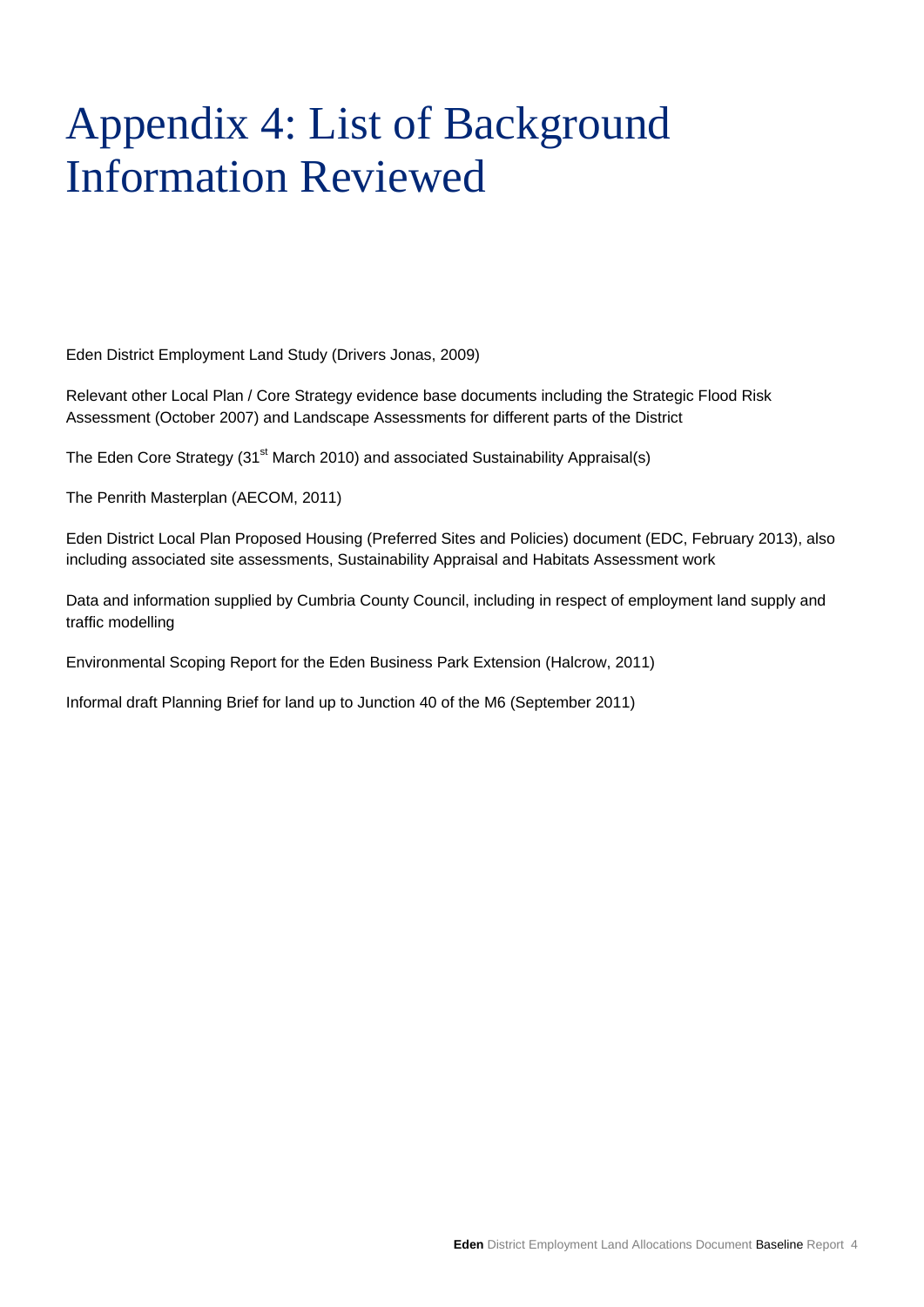# <span id="page-16-0"></span>Appendix 5: Details of 'Call for Employment Sites' Exercise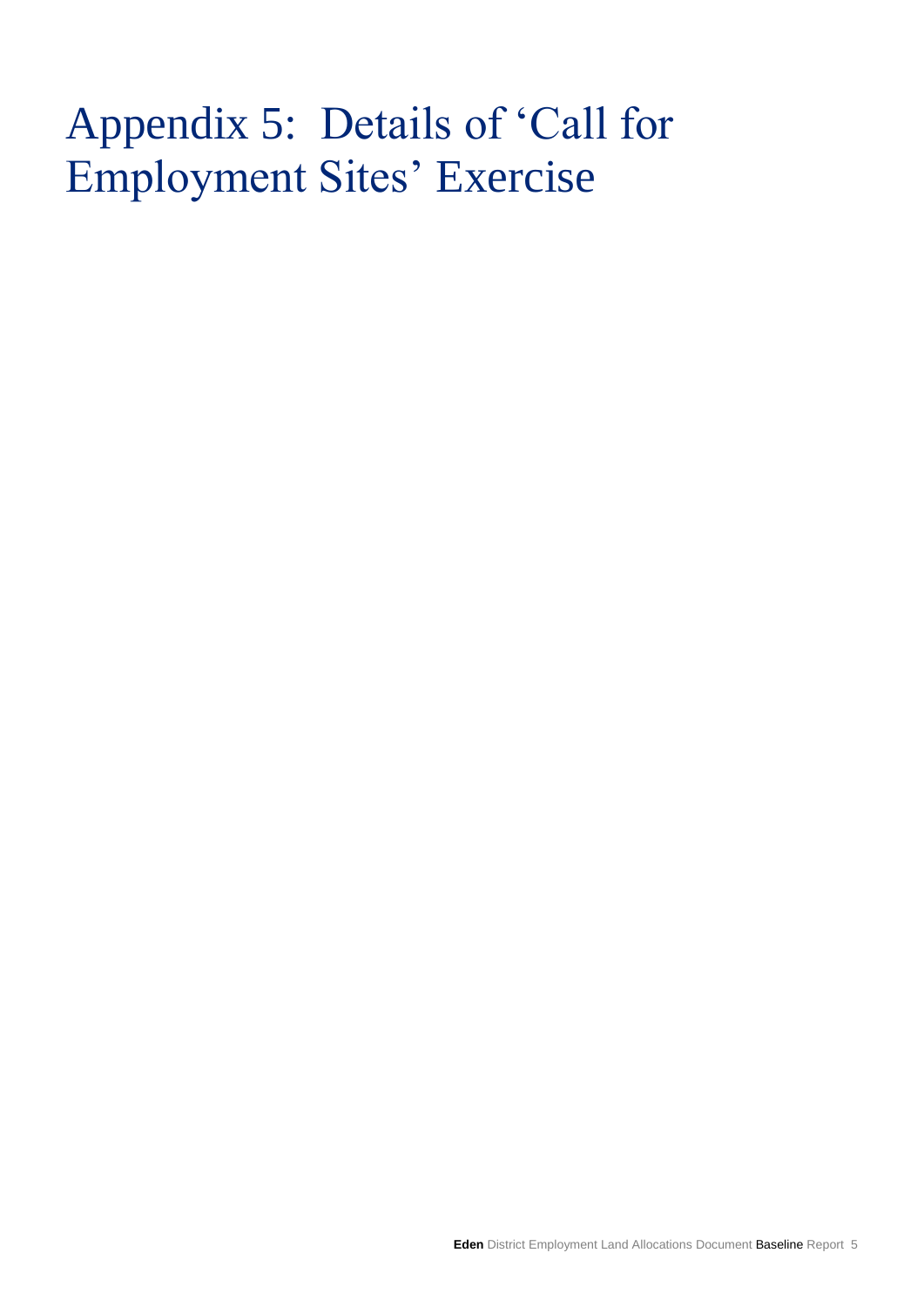# <span id="page-17-0"></span>Appendix 6: Employment Site Options - Commercial Appraisal Criteria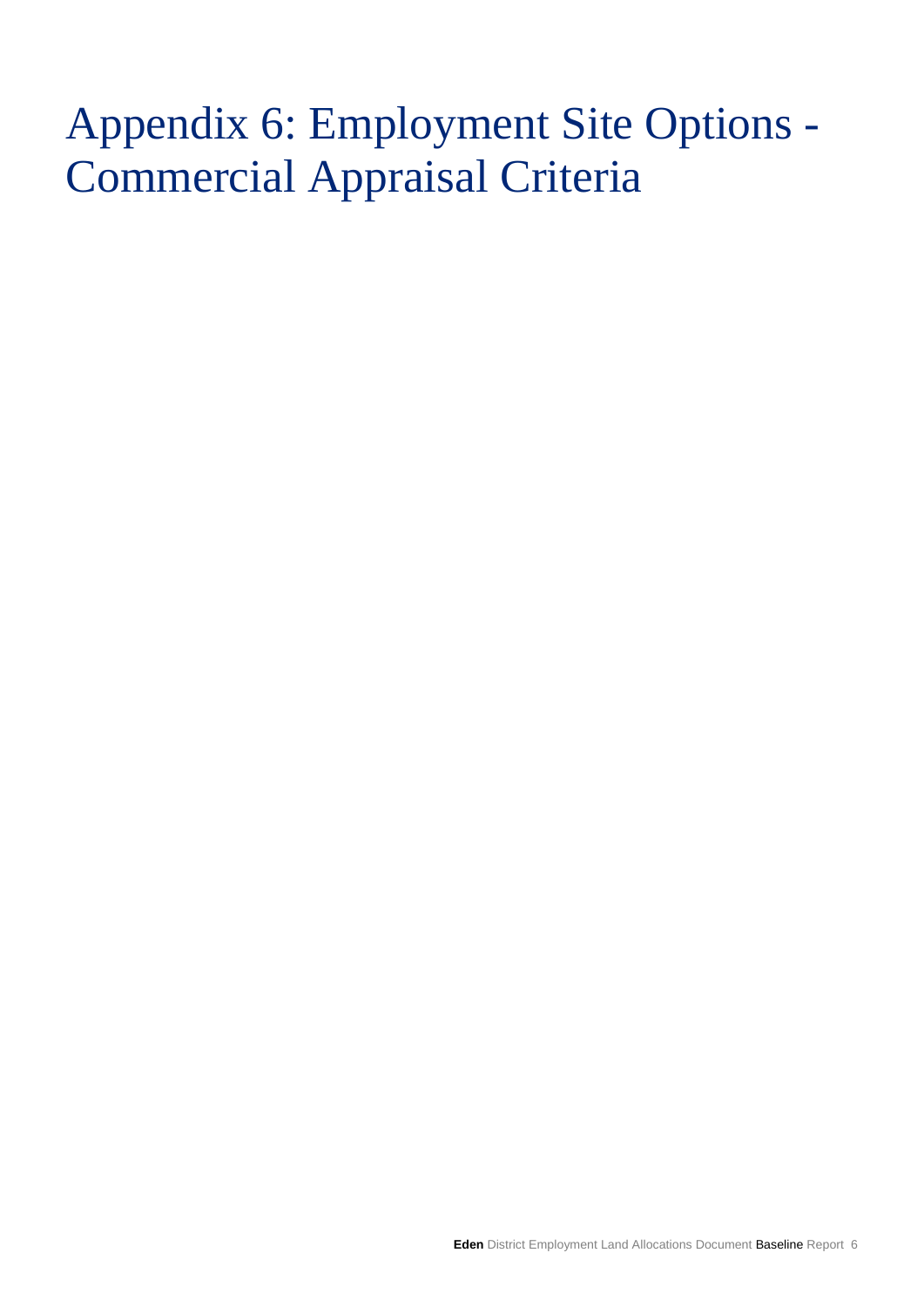# <span id="page-18-0"></span>Appendix 7: Note of Stakeholder Workshop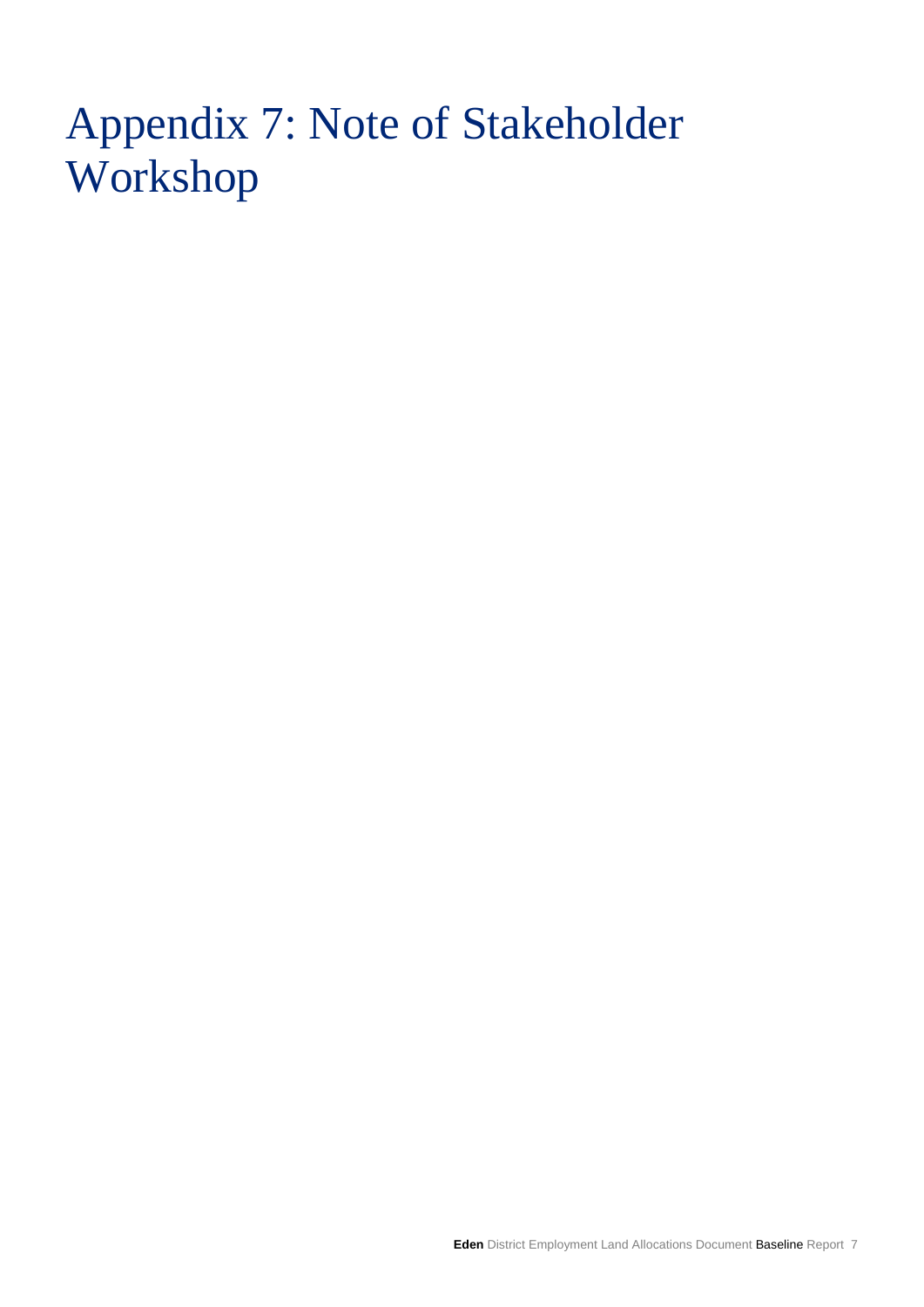# <span id="page-19-0"></span>Appendix 8: Project Team Directory

#### **Eden District Council**

| <b>Name</b>                                            | <b>Project Role</b>                     | <b>Contact Tel</b> | Email                           |
|--------------------------------------------------------|-----------------------------------------|--------------------|---------------------------------|
| Gwyn Clark, Head of<br><b>Planning Services</b>        | <b>Project Director</b>                 | 01768 212388       | gwyn.clark@eden.gov.uk          |
| Paul Fellows, Senior<br><b>Planning Officer</b>        | Project Manager & day to<br>day contact | 01768 212158       | paul.fellows@eden.gov.uk        |
| Cameron Austin-Fell,<br><b>Planning Policy Officer</b> | <b>Project Support</b>                  | 01768 212266       | cameron.austin-fell@eden.gov.uk |

#### **Core Consultant Team**

| <b>Name</b>                                       | <b>Project Role</b>                      | <b>Contact Tel</b> | <b>Email</b>               |
|---------------------------------------------------|------------------------------------------|--------------------|----------------------------|
| Richard Brown, Assistant<br><b>Director</b>       | <b>Project Manager</b>                   | 0121 695 5642      | richarbrown@deloitte.co.uk |
| Alexander McCallion,<br><b>Assistant Director</b> | Project Delivery & day to<br>day contact | 0113 292 1361      | amccallion@deloitte.co.uk  |
| Deborah Starkings,<br><b>Principal Consultant</b> | SA and HRA management<br>and delivery    | 0174 334 2740      | deborah.starkings@amec.com |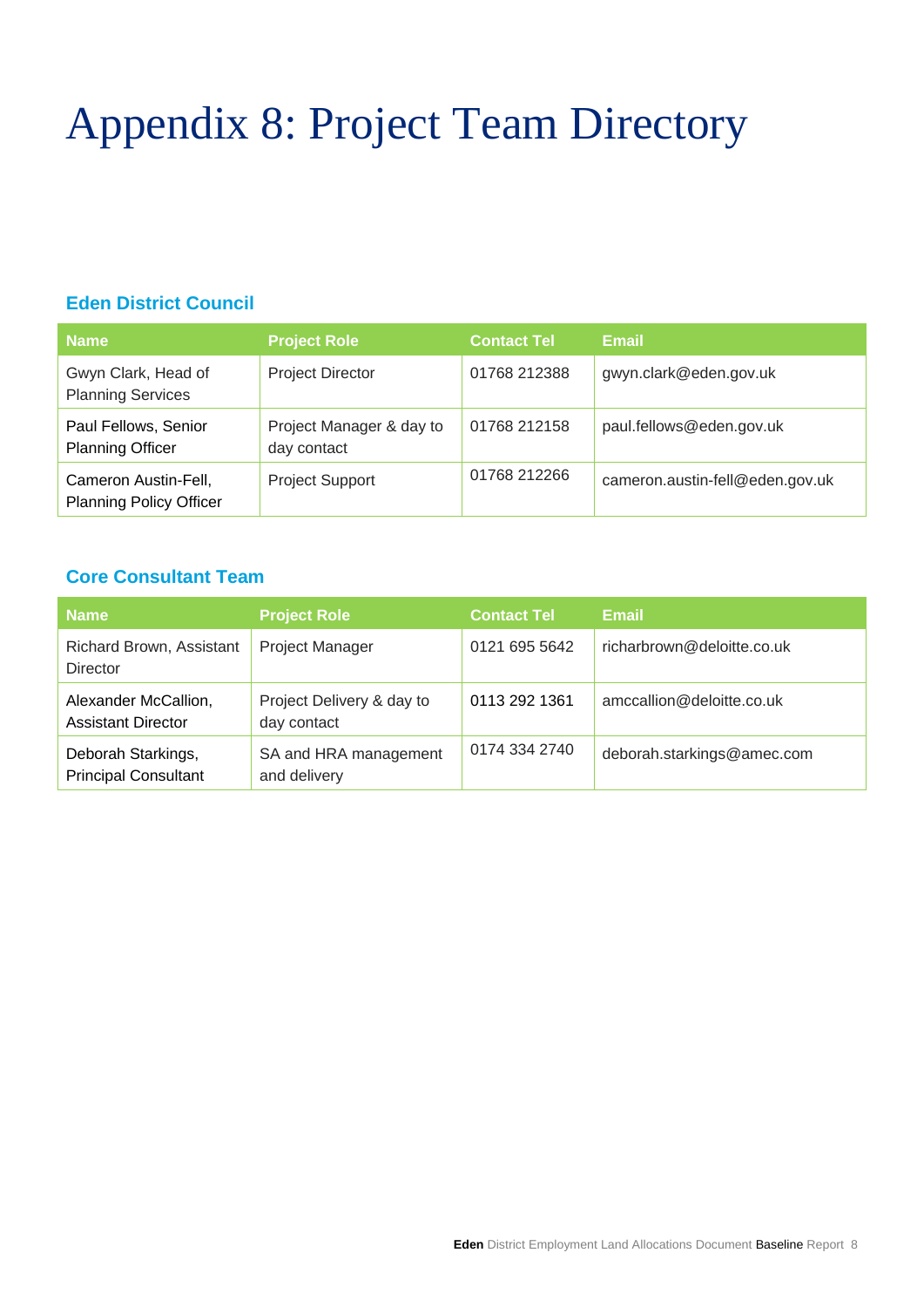# <span id="page-20-0"></span>Appendix 9: Employment Land Supply Information